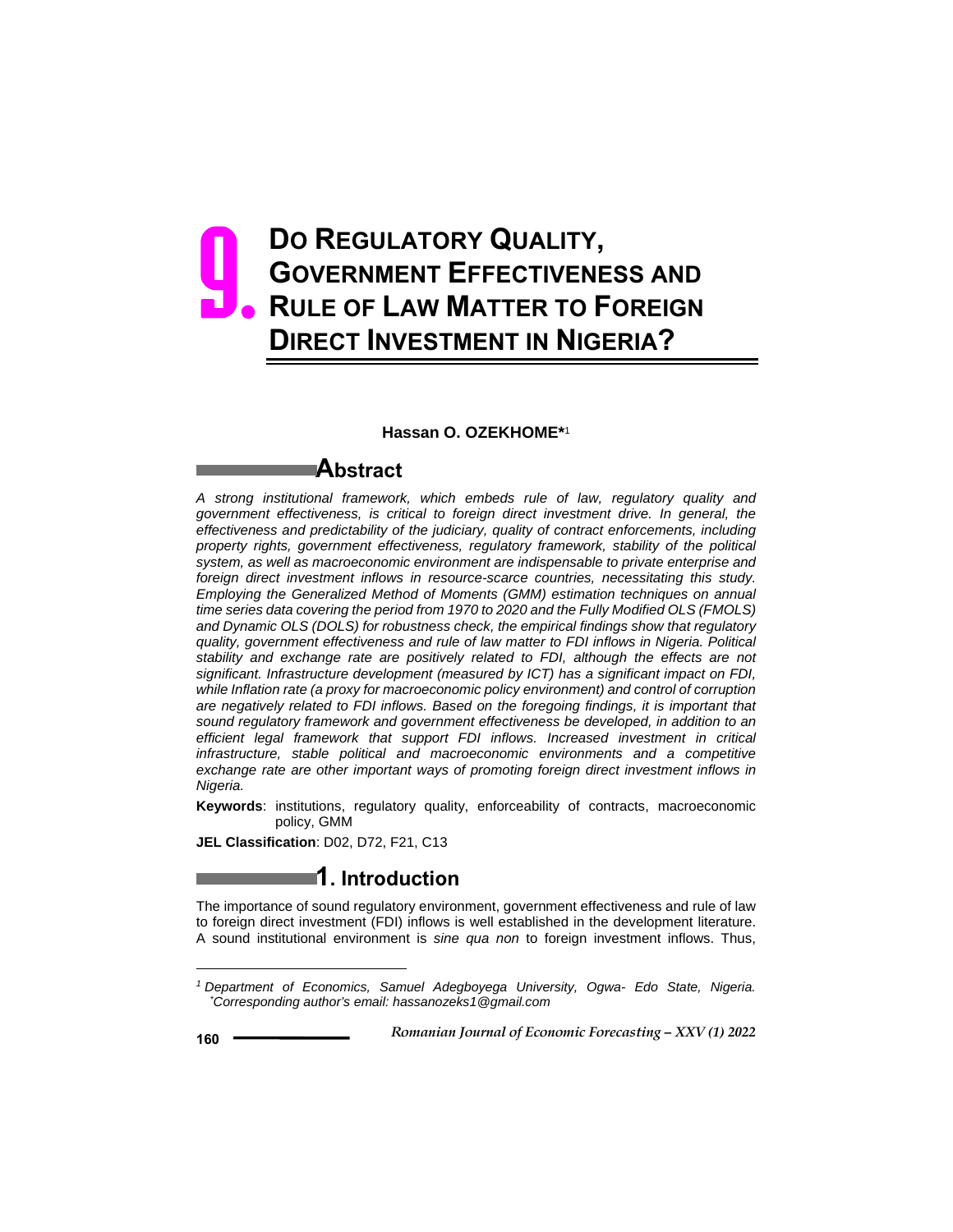

regulatory framework, government efficacy and rule of law that guarantees effectiveness and predictability of judiciary, as well as enforceability of contracts proceedings matter to foreign investment (Jensen, 2003; Fosu *et al*., 2006; Avellaneda, 2006, Diop *et al*., 2010, Ozekhome, 2017).

A large body of the literature on the theoretical and empirical determinants of foreign direct investment have shown that political and institutional framework are critical to FDI. These studies that were largely cross-sectional and panel, examined the determinants of FDI (see Ayanwu 2011; 2012; 2015); Asiedu, 2006; Ajayi, 2006; Mijiyawa, 2015), positing that economic, political and institutional variables explain FDI empirics in different countries. Importantly, evidence (see Kaufmann and Kraay, 2003; Rodrik *et al*. 2004) showed that foreign trade, private enterprise and foreign direct investment cannot thrive in an environment of uncertainty. Invariably, institutional and governance structures, as well as enforceability of contracts and secured property rights drive foreign investment to certain destinations (Kaufmann and Kraay, 2000; Acemoglu *et al*., 2002; Avellaneda, 2006; Eregha, 2014; Ozekhome, 2017). These studies mainly employed panel data, with very few of them utilizing country-specific evidence. No known study has investigated the simultaneous effects of regulatory quality, government effectiveness and rule of law on FDI in Nigeria. Given the fact that institutions promote foreign private investment and enterprise, this study becomes imperative.

A unique feature of this study is the use of a more comprehensive and reflective measure of political stability, as opposed to previous studies. This study uses a weighted index of sociopolitical risk components on comparable basis, sourced from the International Country Risk Guide (ICRG) to measure socio-political stability. This is a significant improvement on past studies that utilized a dummy variable to capture political stability/ instability. It is to be noted that democracy in a typical developing country like Nigeria, given the experience so far, does not imply absence of violence, hostilities, insurrection, armed conflicts and terrorism, as these are integral parts of socio-political instability. In addition, this study uses an appropriate dynamic estimation approach - the GMM system, alongside Fully Modified OLS (FMOLS) and dynamic OLS (DOLS (used for test of robustness), to address any potential endogeneity and reverse causality (simultaneity) that may arise between the institutional variables employed and FDI. The adoption of these robust dynamic approaches is clear value addition to this study as against past studies on the subject matter.

Against this background, the following research questions are pertinent to this study:

- (i) What is the effect of institutional variables encompassing regulatory quality, government effectiveness and rule of law on foreign direct investment inflows in Nigeria?
- (ii) Does institutional, policy and governance variables (outcomes) significantly influence foreign direct investment in Nigeria?

Aside the introductory section, the rest of the paper is organized as follows. Section 2 presents some stylized facts on FDI in Nigeria. Section 3 presents a review of the theoretical literature and empirical literature, as well as key policy issues in the institutional quality-FDI nexus. Section 3 deals with the methodology, model specification and data. The empirical results and discussion are contained in Section 5, and Section 6 concludes the paper, with some evidence-based policy recommendations.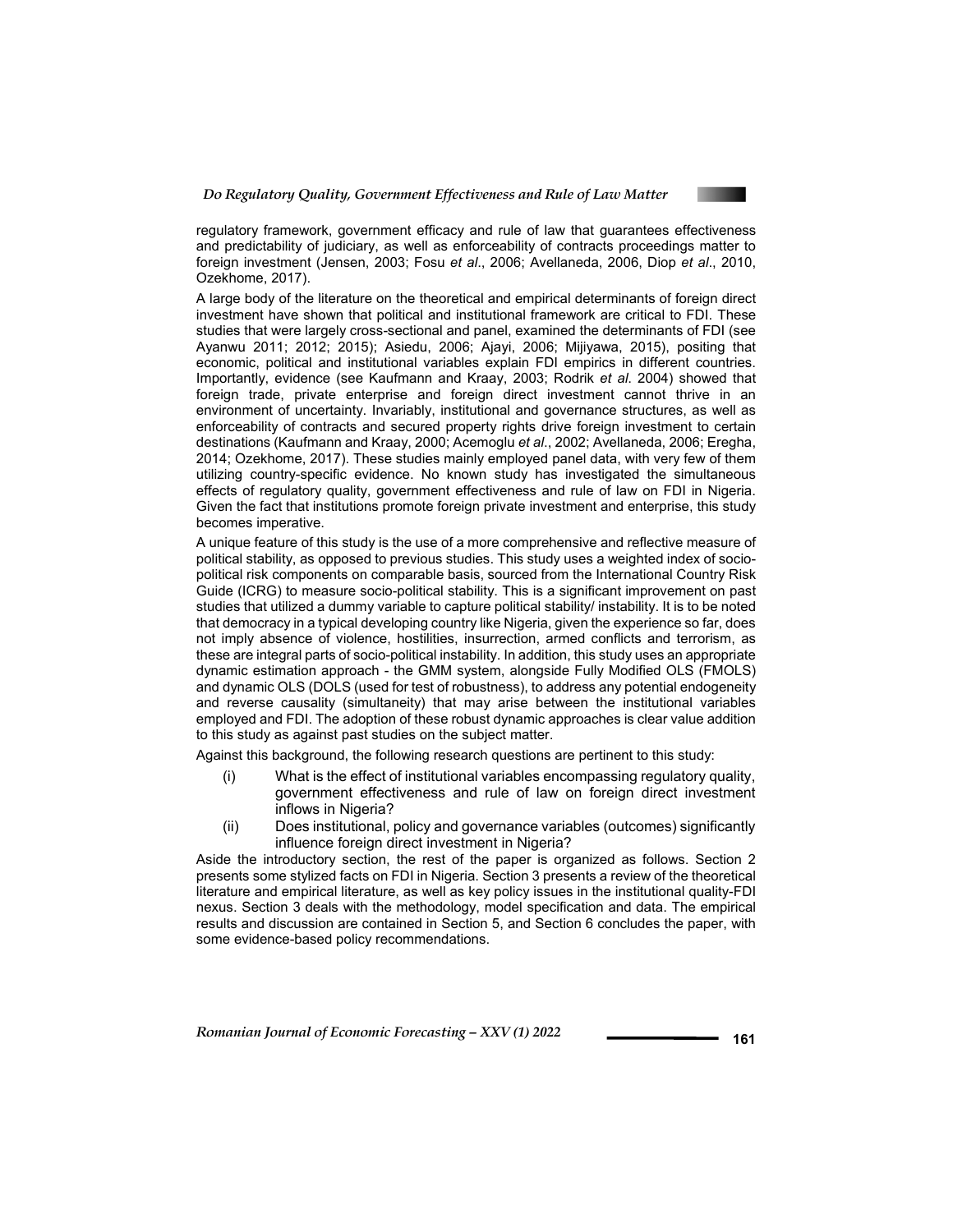# **2. Stylized Facts on FDI in Nigeria**

Data from UNCTAD (2019) show that FDI to Nigeria stood at \$205 million in 1970, rising to \$738.78 million in 1980. By 1986, net FDI inflows to Nigeria was \$193.21 million. Between 1997 and 2000, FDI fluctuated, reaching an all-high \$8.024 billion in 2011. FDI was \$1.87 billion in 2004, \$4.9 billion in 2005, \$4.9 billion in 2006, 6.2 billion in 2009, \$72.5 million in 2016, and \$72.3 million in 2017 (IMF, 2019; UNCTAD, 2019). On the average, FDI inflows to Nigeria fell by an average of 8.2 percent within the period 2014-2019 (World Bank, 2019). The decline in FDI inflows is attributed to a number of factors as poor regulatory quality and government effectiveness, weakness in the legal environment, poor and non-enforceability of contracts proceedings, unstable macroeconomic and political environments, weak security architecture, poor bureaucratic processes, infrastructure constraints and structural bottlenecks, and a wide-spread rent-seeking behavior (Ozekhome, 2017).

## **3. Review of Literature**

### *3.1. Theoretical Literature*

In the theoretical literature, several approaches have been adopted to explain the behavior of investment and its dynamics. They include the Keynesian model, the neoclassical approach and cash-flow model. Recall that investment decision is a firm level decision (microeconomic) and the aggregation of micro-level activities adds up to macro-level activities. The most widely utilized approach to explaining investment decisions by firms is the neoclassical model, hinged on the rigid assumption that in a perfectly competitive environment, firms seek to maximize profits (Ajide, 2013). Using the extended neoclassical approach to investment analysis, institutional factors are incorporated as determinants of FDI. Unlike the purely neoclassical model, the modified neoclassical approach accounts for institutional settings in consistently modelling FDI. In this context, rule of law, regulatory framework and government effectiveness are factored in as integral determinants of firms' investment decisions. Following this approach, improved institutional framework and good governance have the capacity to enhance capital accumulation (Avellaneda, 2006, Ozekhome, 2017). Acemoglu *et al*. (2002) posit that differences in the degree of institutional settings are responsible for the varying levels of investment among countries/regions. Thus, countries that experience increased foreign private investment are those with sound regulatory framework, effective government capacity, especially in terms of the ability to restrain socio- political tension and violence, including insurgency and terrorism, as well as favorable macroeconomic environment that sufficiently encourages foreign direct investment and private initiative, technological know-how and innovation and international economic integration (Ozekhome, 2017). Strong domestic institutional capacity and good governance therefore stimulate capital accumulation.

### *3.2. Empirical Review*

Lim (2001) investigates FDI determinants. The findings reveal that a combination of political, institutional and economic variables are significant determinants of FDI.

Jensen (2003) examines the impact of democratic governance on FDI and economic growth, based on data obtained from ten African countries. Utilizing panel data techniques, as well as Granger causality test, the findings show that poor democratic governance and structures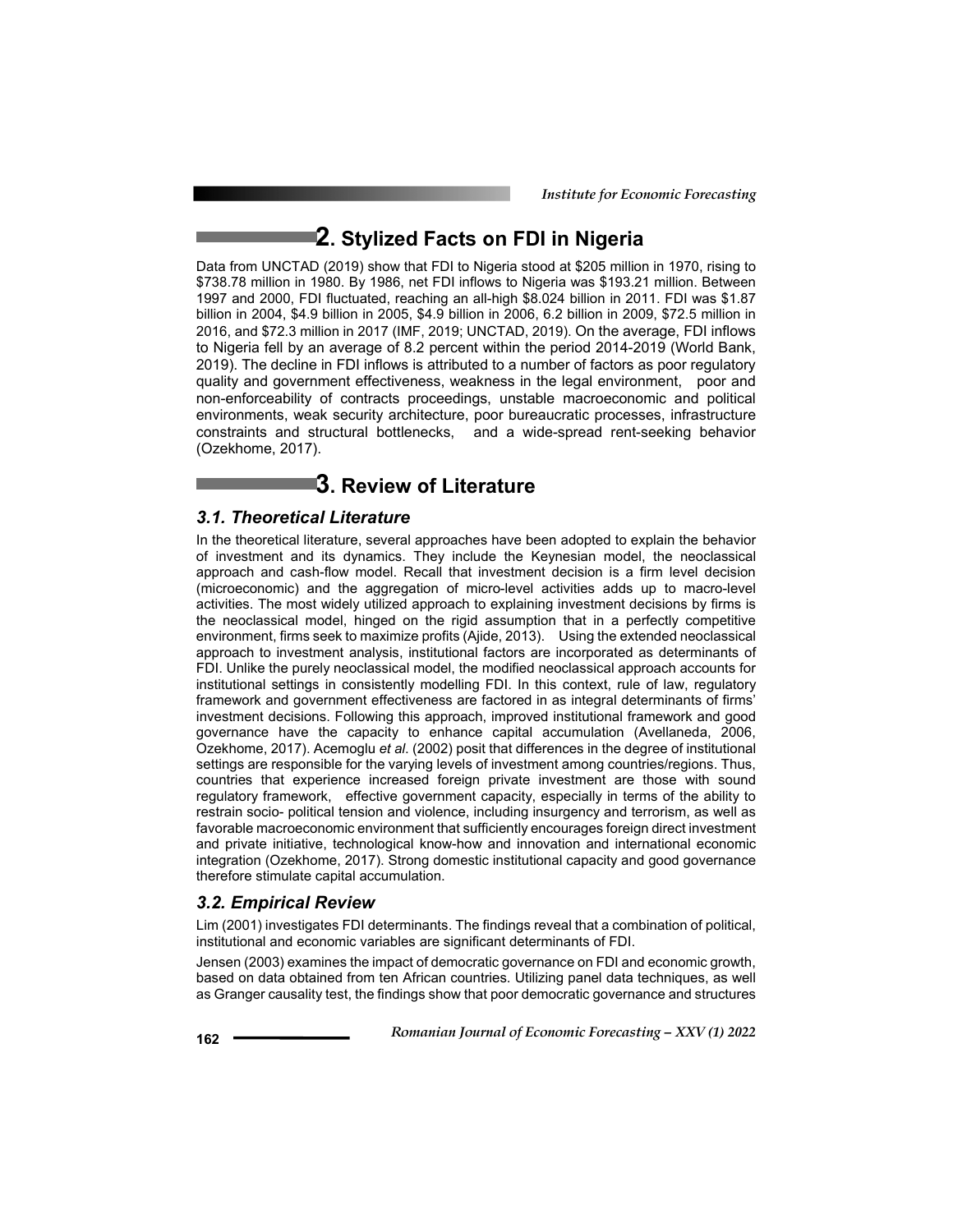

undermine FDI while the reverse holds for robust democratic institutions. Bengoa and Sanchez-Robles (2003) findings corroborated the findings of previous studies that FDI is enhanced by institutions structures such as rule of law, control of corruption, accountability and efficient bureaucratic procedures.

Using evidence from 59 countries for the period 1999 -2000, Sung (2004) evaluates the link among state failure, economic failure and predatory organized crimes based on the Annual Economic Competitiveness Evaluation Report by the World Economic Forum and Harvard University. Utilizing the least-squares dummy variable model, the bivariate model results show that investment and growth are undermined by institutional weakness and weak state capacity. Specifically, the findings show that state failure leads to lower private investment inflows. Against this backdrop, he recommends strong institutional framework in order to enhance private investment. Easterly and Levine (2002), Rodrik *et al.* (2004) and Diop *et al*. (2010) also find positive link between degree of institutional settings, governance structures and investment.

Chauvet *et al*. (2007) in Elijah and Ayodele (2013) assess the resulting cost of state institutional failure, including weak capacity on a failing state and its neighbors. Using a global sample of developing countries for the period 1974-2001, and Ordinary Least Squares (OLS) and the Generalized Method of Moment (GMM), the evidence indicate that a failed state has lower rate of economic growth by 2.6 per cent as compared to when it is at peace in the presence of good institutions and governance, while violence and crimes result to a further deterioration of growth to the tune of 1.6 percent annually. Knutsen (2010) in Ozekhome (2017) examine the growth effect arising from the presence of democratic structure in sub-Saharan Africa, and in particular, whether the growth-impact of democracy is dependent on the degree of state capacity, as well as institutional structures. The study specifically sought to examine the negative impact of dictatorial regimes on economic performance in countries characterized by weak state institutions where leaders pursue macro economically inefficient policies to the detriment of public welfare. The findings reveal that democracy engenders higher growth and that the effect is of a higher positive magnitude in Africa as compared to the world. Invariably, the existence of democratic institutions has higher growth positive impact in countries with strong institutions than in weak state institutions.

Utilizing OLS estimation technique, Nurt-tegin and Czap (2012) evaluate the growth impact of democratic institutions, using evidence from developed and developing countries for the period 2000 – 2009. The results show that countries with less democratic institutions have greater tendency to experience slower growth than those with more stable and robust democratic structures. The results show that policies paying attention to institutional and macroeconomic environment yield greater and more sustained private enterprise and foreign direct investment.

Adelegan and Olabisi (2013) investigate the impact of democracy on foreign direct investment and economic growth in Nigeria. The findings show that democratic variables significantly influence FDI and growth. Based on the findings, they recommend strong democratic and governance structures to stimulate foreign direct investment and economic growth in Nigeria.

In an assessment on 'executing growth by means of FDI attractiveness survey', Ernest and Young (2014) show that institutional framework matter to FDI, and both are positively and significantly linked to growth. Specifically, rule of law, control of corruption, as well as bureaucratic procedures are significant FDI and growth determinants.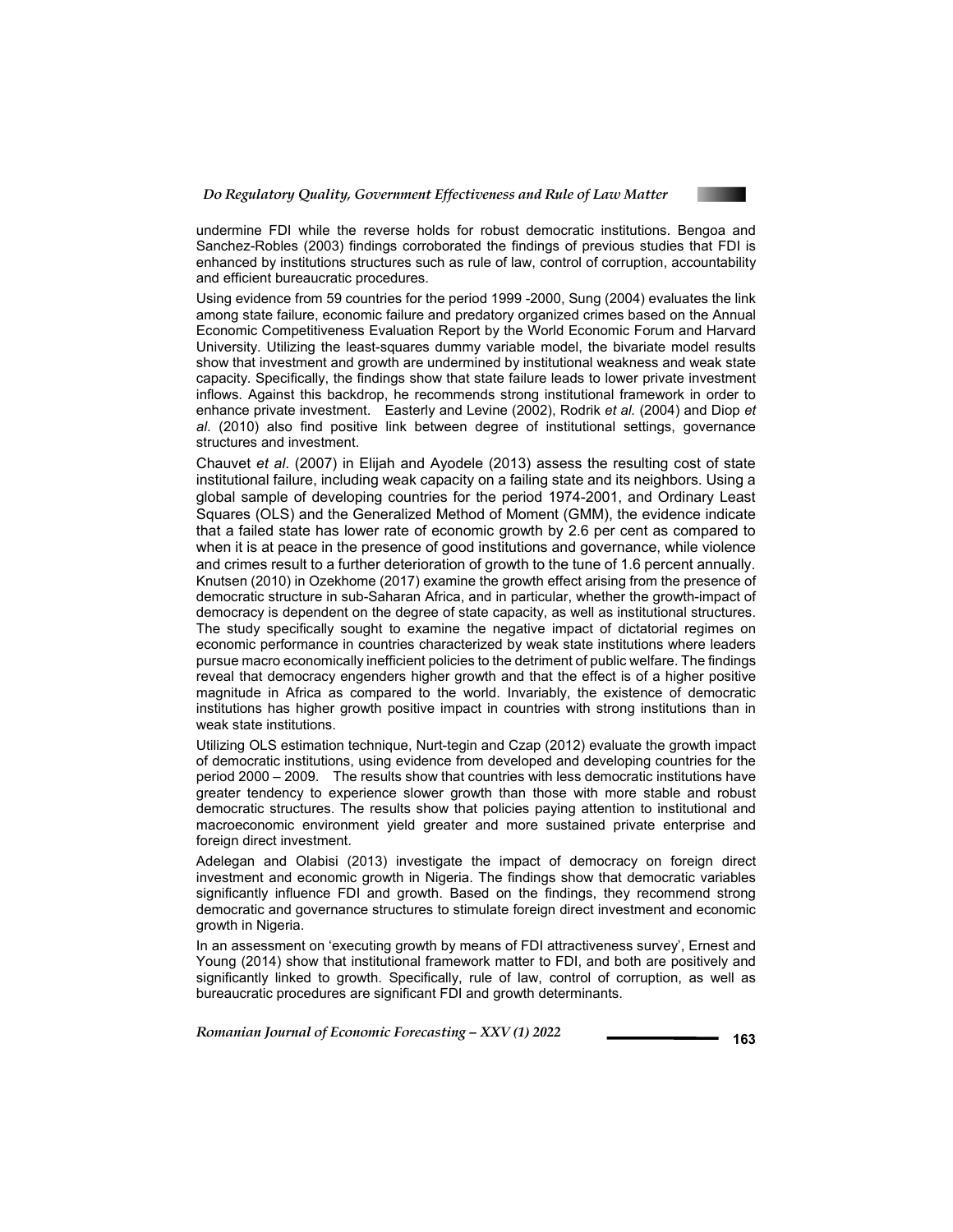Eregha (2014) investigates the impact of institutional and governance variables on investment performance and per capita GDP growth of ECOWAS countries. Employing panel data analysis, the results show that institutional and governance variables significantly influence investment and growth of ECOWAS countries. In view of the evidence, the author recommends strengthening of institutional framework to stimulate investment and growth in the region.

Ozekhome (2017) investigates the nexus between democratic institutions, foreign direct investment and economic growth in Nigeria. He employs the Generalized Method of Moments (GMM) estimation techniques on annual time series data covering the period 1981 to 2015. The findings show that democratic institutions that embed the rule of law, the effectiveness and predictability of the judiciary and enforceability of contracts proceedings, as well as accountability and transparency of government policies and actions are significant drivers of FDI and growth. Other studies that find evidence of a significant relationship between political and institutional variables and foreign direct investment in Africa and Nigeria are Asiedu (2006); Benjamin (2012); Ayanwu (2012; 2015); Mijiyawa (2015); Brown and Ibekwe (2018); Fadiran (2020) and Ozekhome (2022).

#### *3.3. Gap in the Literature*

 From the review of the pertinent literature, it may be observed that the focus of most previous studies has largely been on the FDI-growth relationship. The few related studies on institutional framework-FDI nexus have largely been grouped (panel) studies. Countryspecific studies are quite important, considering the fact that the impact of institutional variables on FDI could significantly vary across countries, given the structural and economic peculiarities across countries. To the best of author's knowledge, based on wide research, the simultaneous effects of regulatory quality, government effectiveness and rule of law on FDI is yet to be investigated in Nigeria, in spite of the important role of FDI in the augmentation of domestic and foreign resource shortages in Nigeria. This study uses several dynamic estimation approaches -the system GMM, alongside the FMOLS AND DOLS (for robustness checks) to address the potential endogeneity and reverse causality (simultaneity) that may arise between institutional variables and FDI, which prior research neglected. The adoption of these robust dynamic approaches is thus, clear value addition to this study.

## **4. Empirical Methodology**

#### *4.1 Model Specification and Description of Variables*

To investigate the effect of regulatory quality, government effectiveness and rule of law on foreign direct investment, a stylized FDI model is specified using the system GMM equation:

$$
y_{i,t} - y_{i,t-1} = (\emptyset - 1)y_{i,t-1} + \beta' x_{it} + \alpha_i + \epsilon_{it}
$$
 (1)

where: y represents the dependent variable,  $x_{it}$  is a set of regressors,  $\alpha_i$  is a countryspecific effect, and  $\epsilon_{it}$  is error term.

More formally, the equation that denotes the SYS-GMM model is written as:

$$
\begin{pmatrix} Y_{it} \\ \Delta Y_{it} \end{pmatrix} = \alpha \ i + Y \begin{pmatrix} Y_{it} - S \\ \Delta Y_{it} - S \end{pmatrix} + \beta_i \begin{pmatrix} Y_{it} \\ \Delta Y_{it} \end{pmatrix} + \varepsilon_{it} \dots \dots \dots \dots \dots (S = 1 \ 2, \dots \dots \dots s)
$$
 (2.1)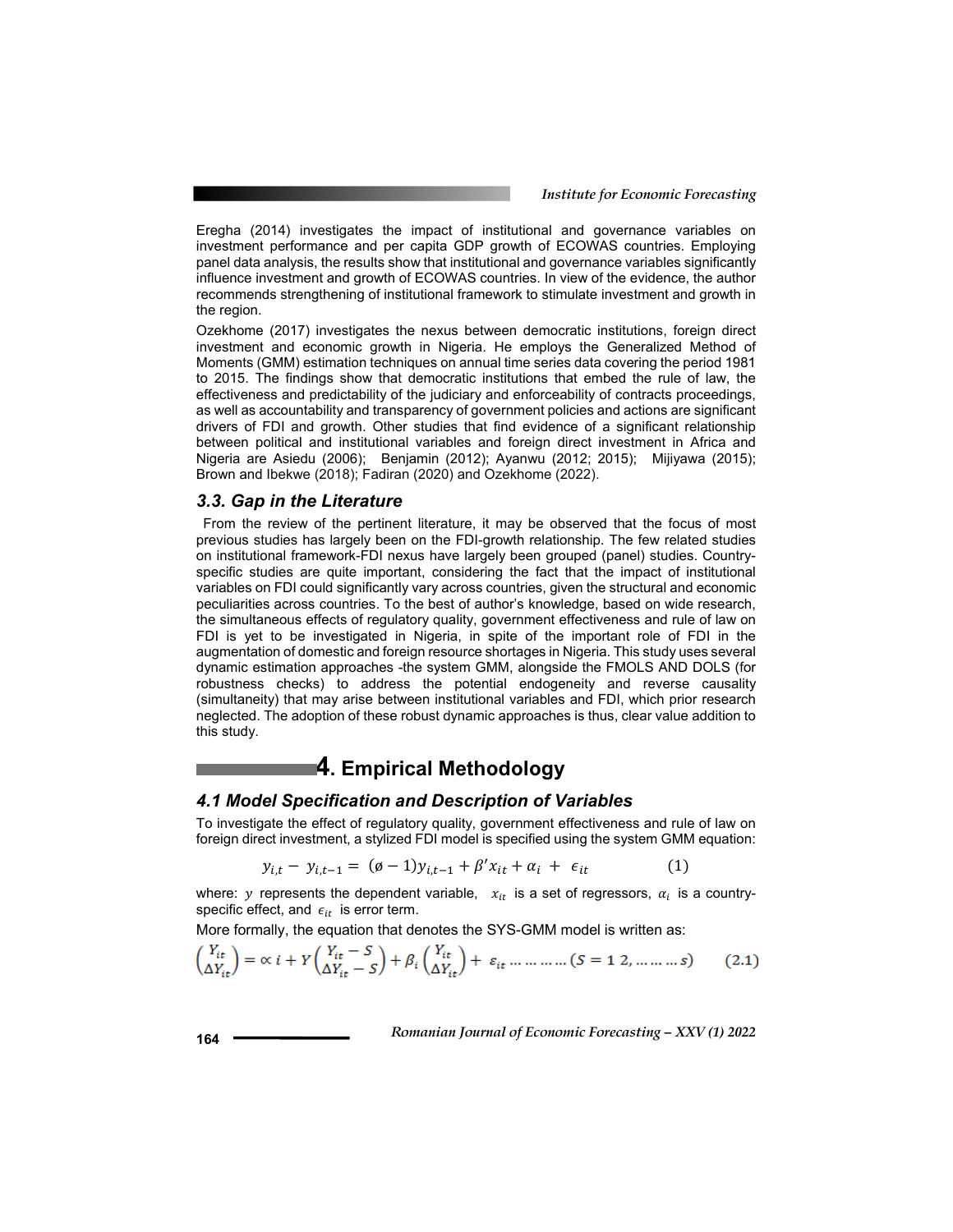

To ensure that used instruments are valid, two tests are applied; the Hansen test, which is used to verify that the included instruments are exogenous, and the Arellano-Bond test that checks for the second order autocorrelation of the error term, which is done by testing the residuals. Blundell and Bond (1998) show that, under a mild stationarity assumption for the initial conditions  $Y_{i1}$ , the system GMM (SYS GMM) estimator that uses the lagged first-

difference of the  $Y_{it}$  series can be exploited.

 $DY_{it}$  as instruments for the equation in levels, in addition to the use of the lagged levels of  $Y_{it}$  as instrument for the first-differences equations

$$
y_{i,t-1} = \alpha y_{i,t-1} + \varepsilon_{i,t-1} \qquad (2.2)
$$

The instrument matrix for the equation in levels is

$$
Z_{1'}i = \begin{pmatrix} \Delta\varepsilon_{i2} & 0 & 0 & \cdots & 0 & \cdots & \vdots \\ 0 & \Delta\varepsilon_{i3} & \Delta y_{i2} & \cdots & 0 & \cdots & \vdots \\ \vdots & \vdots & \vdots & \ddots & \vdots & \ddots & \vdots \\ 0 & 0 & 0 & \cdots & \Delta y_i T - 1 & \cdots & \Delta y_{i2} \end{pmatrix}
$$
(2.3)

The additional moment restrictions are written compactly

$$
E(Z'_L, i^{\varepsilon_i}) = 0 \text{ with } \varepsilon_i = \begin{pmatrix} \varepsilon_{i3} \\ \varepsilon_{i4} \\ \vdots \\ \varepsilon_{iT} \end{pmatrix}
$$
 (3)

The GMM estimator for the level equation is

$$
\hat{\alpha}_{level} = (y'_{-1}Z_L W_N Z'_L y - 1)^{-1} (y'_{-1}Z_L) W_N Z'_L y \tag{4}
$$

where:  $y - 1$  is the vector which includes the first lag of  $Y_i$  for each period.

Blundell and Bond (1998a) suggest a system GMM estimator which exploits both sets of moment conditions;

The full set of conditions is therefore

$$
E(Y^t, t - 2D\varepsilon t) = 0 \text{ for } t = 3, \dots, T
$$
 (5)

$$
E\left(\text{sit}DY^{t}, t-1\right) = 0 \text{ for } t = 3, \dots, T \tag{6}
$$

The system consists of  $(T - 2)$  stacked equations in first-differences and  $(T - 2)$  stacked equations in levels for t=3, …, T.

$$
Z_{1i}i = \begin{pmatrix} Z_{Di}i & 0 & 0 & \cdots & 0 \\ 0 & \Delta y_{i2} & 0 & \cdots & 0 \\ 0 & 0 & \Delta y_{i3} & \cdots & \vdots \\ \vdots & \vdots & \vdots & \ddots & 0 \\ 0 & 0 & 0 & \cdots & \Delta y_{i}T - 2 \end{pmatrix} = \begin{pmatrix} Z_{Di}i & 0 \\ 0 & Z_{Li}i \end{pmatrix} \quad (7)
$$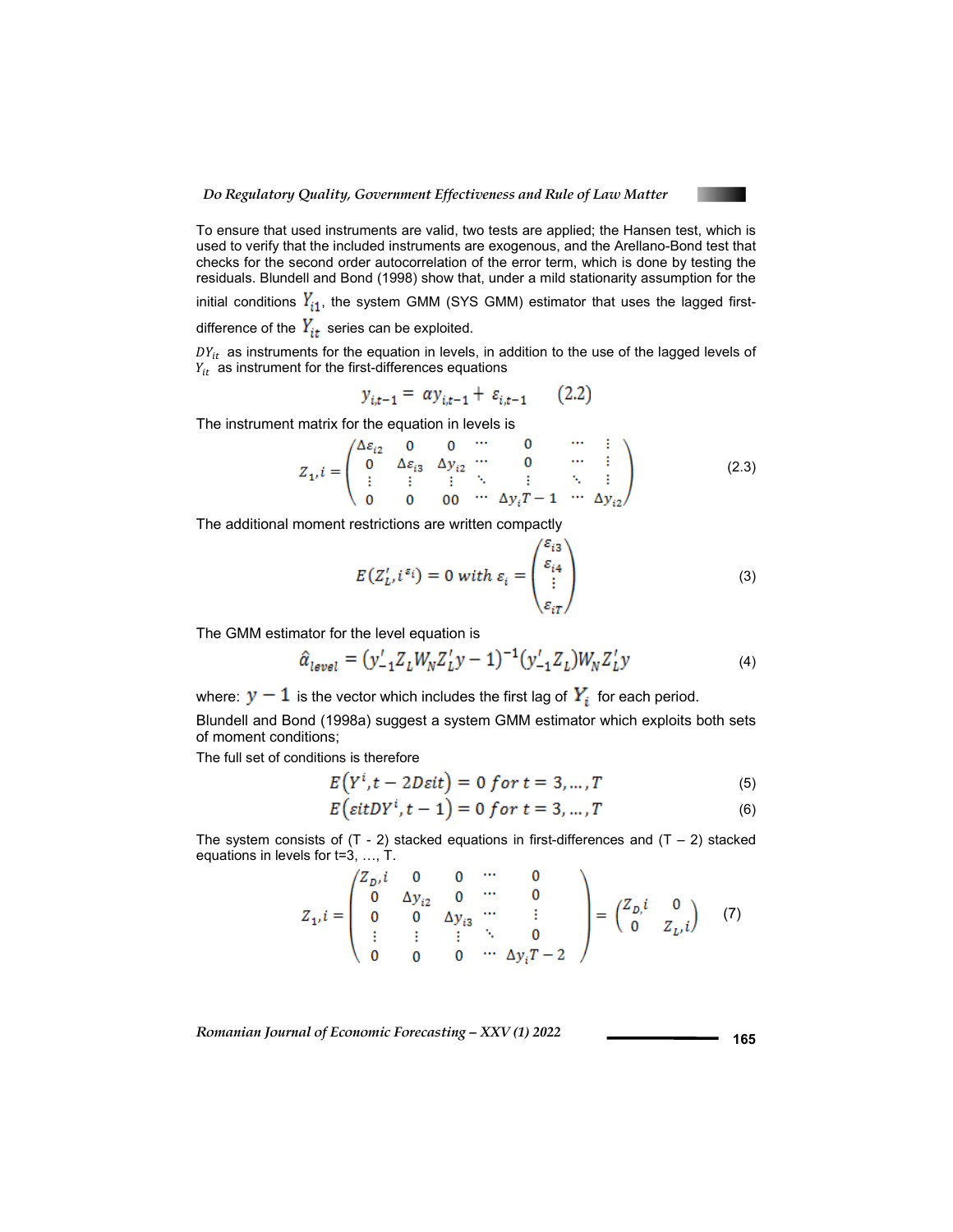The system GMM estimator is therefore;

$$
\hat{\alpha}_{SYS} = (q'_{-1}Z_{SYS}W_NZ'_{SYS}q-1)^{-1}(q'_{-1}Z_{SYS}WZ'_{SYS}qi) \tag{8}
$$

where:  $q_i = (\Delta y_i', y_i')$ 

The additional moment conditions for the equations in levels, and hence, the validity of the lagged differences as instruments were initially suggested by Arellano and Bover (1995). Further development of this approach by Blundell and Bond (1998) show that the additional moment restrictions remain valid, also in case of weak instruments that explicitly describe the assumptions on the initial conditions that need to be satisfied for the SYS estimator to be valid. In the SYS GMM estimator, only the most recent lag of the first differences is used as instruments for the equations in levels, given the lagged levels as instruments for the equations in first differences is already in use. The use of additional lagged first-differences results in redundant moment condition.

Thus, taking the first-difference of equation (1),

$$
(Y_t - Y_{t-1}) = \alpha_1(I_t - I_{t-1}) + \beta(X_t - X_{t-1}) + \delta(y_{t-1} - y_{t-2}) + (u_t - u_{t-1})
$$

where:  $Y=$  dependent variable;  $I=$  independent variable of interest;  $X=$  independent variable used as control;  $U = error term$ ;  $t = time$ .

and consequently, using adequately lagged values of  $V_t$ ,  $I_t$ , and  $X_t$  as instruments for the first differences, produces

$$
(y_{t-1} - y_{t-2})
$$
 and  $(X_t - X_{t-1})$ 

where the variables are defined as previously.

Presenting the overall model in its empirical form is

$$
FDI_t = \alpha_0 + \alpha_1 FDI_{t-1} + \alpha_2 RQ_t + \alpha_3 GEFF_t + \alpha_4 RL_t + \alpha_5 PS_t +
$$
  
+
$$
\alpha_6 CORRUPT_t + \alpha_7 INFR_t + \alpha_8 EXP_t + \alpha_9 INF_t + \varepsilon_t
$$
 (9)

where: FDI= Foreign direct investment to GDP percent;

FDIt-1= One year lagged value (first lag) of FDI (a measure of agglomeration effects of FDI) RQ=Regulatory quality;

GEFF= Government effectiveness;

 $RL = Rule of law$ ;

PS=Political stability and absence of violence (measured as the averages of 12 weighted political risk components on comparable basis);

CORRUPT- Control of corruption;

INF= Infrastructure measured as ICT infrastructure (*i.e*., average number of telephone mainlines, mobile phones and internet subscribers per 1000 persons);

EXR= Exchange rate of the Naira to the US Dollar, and;

INF= inflation- measured as the growth rate of the consumer price index µ =stochastic error term.

 $\alpha_1$ -  $\alpha_8$  are the parameters or coefficients of the explanatory variables to be estimated.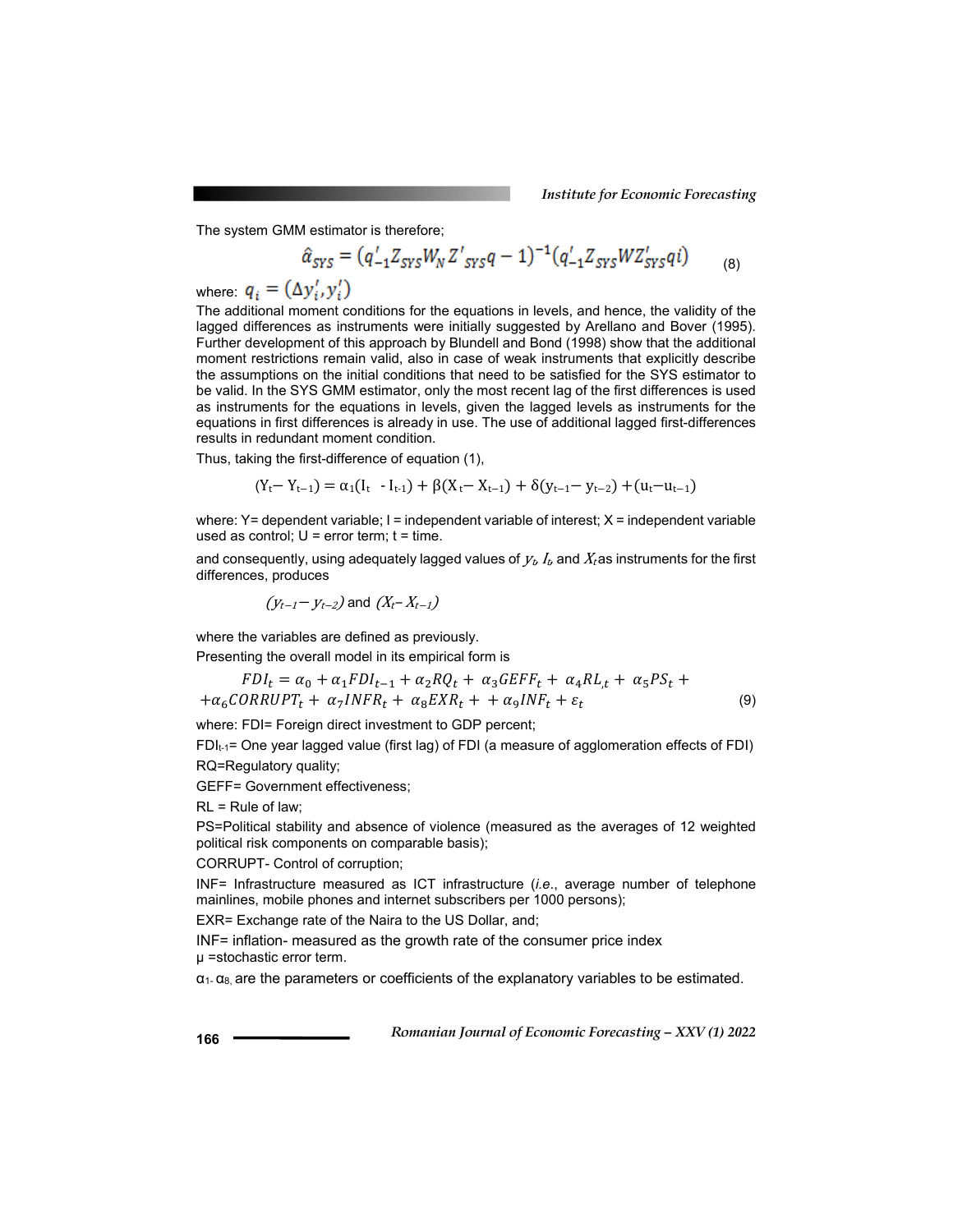

*Regulatory Quality* (RQ) is an indication government's capacity to appropriately formulate and implement policies and regulations that allow and encourage private investment initiative. Rule of law (RL is the fulcrum of governance reflects perceptions of the degree to which agents believe in, as well as abide by the societal rules, especially quality of enforceability of contract proceedings and property rights, legal framework, justice system and its adjudication. Rule of law is hinged on important measures such as supremacy of the law, equality before the law, civil liberties and human rights, independence of the judiciary and its effectiveness and predictability, as well as the enforceability of contracts proceedings. Political Stability captures stability in the social and political environment, in terms of the absence of violence indicating the likelihood of the government in power being destabilized or overthrown by unconstitutional or violent means, armed conflicts, insurrection and terrorism. Government effectiveness measures the availability and quality of public service, bureaucracy, quality of civil service, as well as the degree of its independence from political pressures, quality of policy formulation, in addition to its implementation as well as the credibility that the government is committed to such policies. Control of corruption indicates the extent of the fight by government, civil societies and other concerned bodies through relevel institutions, particularly legal and judiciary to curtail corruption to the barest minimum, wherein public power has hitherto been used to satisfy personal interests, private profit, as well as personal aggrandizement, and illegal resource accumulation. It includes government commitment and transparency to fighting corruption and the extent to which those found culpable are brought to face the law. Control of corruption, thus, captures the perceptions of the ability of the government to fight corruption to the barest minimum through strong and effective institutions using the rule law of procedures.

INF is a proxy for macroeconomic instability. Macroeconomic instability increases uncertainty and adversely affect private investment. A high inflation rate is expected to negatively affect investment. Conversely, low Inflation, implies the stability and certainty of the macroeconomic environment for foreign direct investment inflows. Stability of the macroeconomic environment guarantees investors' confidence that the economic environment will be conducive, and thus will sustain their investment.

Infrastructure development measures the availability of good infrastructure such as ICT that supports FDI inflows. As an important determinant of FDI inflows, it increases the productivity of investments. ICT infrastructure, used here as a proxy is a critical factor in integrating local producers into international technological and communication network, as well as in attracting vertical FDI (Addison and Heshmati, 2003; Ayanwu and Yamèogo, 2015). Infrastructure development is thus critical to FDI.

### *4.2. Data Sources and Estimation Technique*

Annual time series data for the period 1970-2020, obtained from various the World Bank World Development Indicators and the Central Bank of Nigeria Statistical Bulletin are used for the study. The choice of the period is hinged on the oscillatory nature of FDI inflows during the period and the resultant policy attention from an era of less policy focus to greater policy consideration by the Nigerian government. To the extent that lagged FDI may be correlated with the endogenous variable and that some of the regressors may be correlated with the error term (residual), estimating the regression parameters using OLS or static panel method may result to potential endogeneity and biased and inconsistent. This necessitates the adoption of the System Generalized Method of Moments. The difference-GMM, unlike the system GMM uses the lagged differences of the endogenous variables as instruments for the level equation, thus yielding better, efficient and consistent estimates. The technique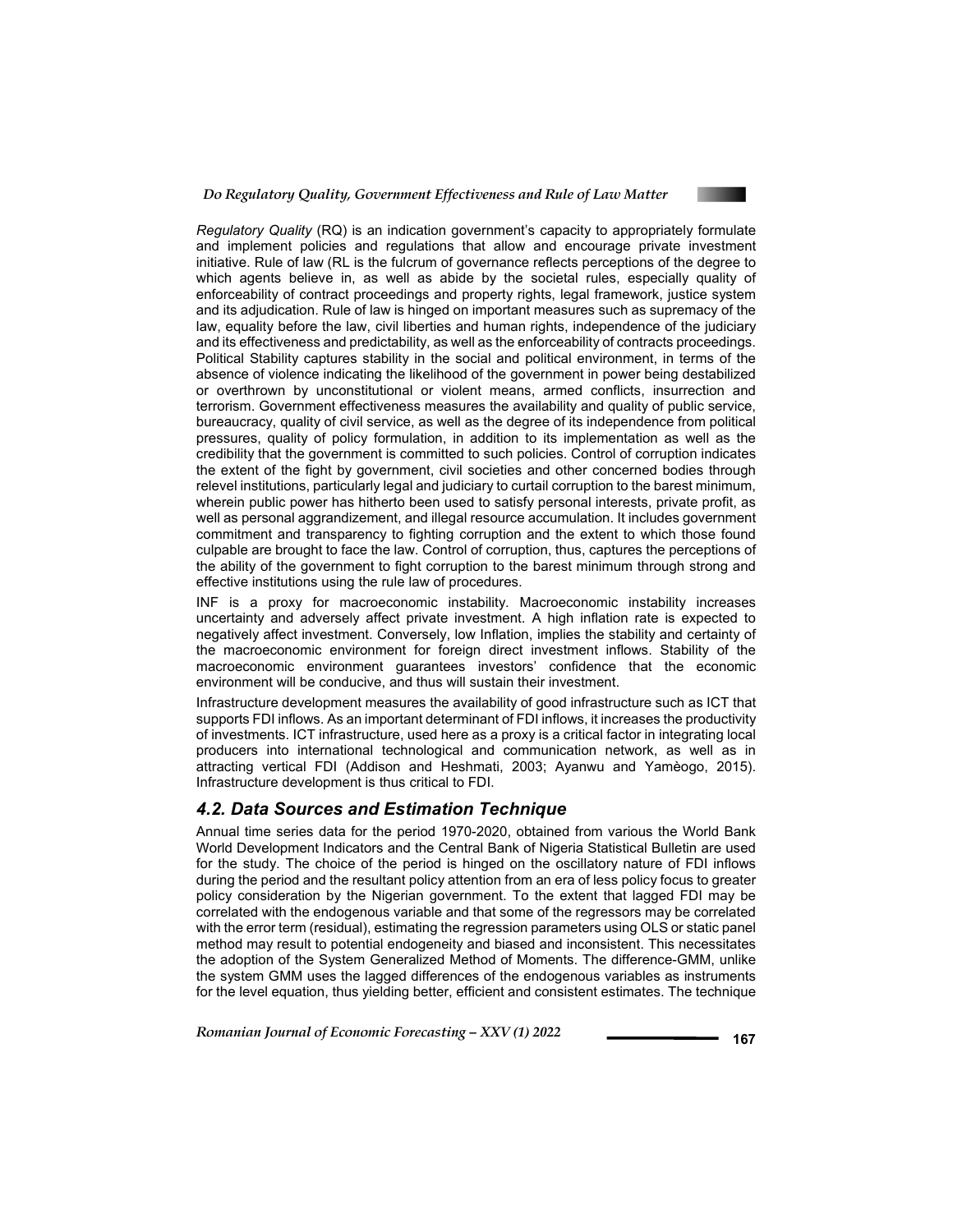addresses the triple-problem of endogeneity of the regressors resulting from the problem of reverse causality (simultaneity), the measurement error and omitted variables bias. The system-GMM estimator provides highly precise and less biased estimates compared to the first-differenced-GMM estimator. Added to this, it combines moment conditions for the first difference equations, making use of appropriately lagged variables as instruments, with the additional moment conditions in the levels equations provided that the first-differences are uncorrelated with the within-sample effects.

As a test of the robustness of results, alternative methodologies that include the fully modified OLS (FMOLS) developed by Philips and Hansen (1990; Phillips, 1995) and the dynamic OLS (DOLS) developed by Stock and Watson (1993) are utilized. The techniques designed to address the problems autocorrelation, heteroscedasticity and regressor endogeneity are further employed to examine the effects of regulatory quality, government effectiveness and the rule of law on FDI inflows in Nigeria. The estimates of the FMOLS and DOLS account for considerable heterogeneity to produce asymptotic unbiased, consistent and efficient estimates (Pedroni, 2000).

## **5. Data Analysis and Discussion of Results**

#### *5.1. Unit Root Analysis*

Given the fact that time series macroeconomic variables usually drift over time, there is need to investigate their stationarity status. Unit root test of stationarity is important, as non-stationary series do not extend to future periods apart from the present, making such series unamenable for structural and policy analysis. Besides, the regression of a non-stationary series produces spurious, unrealistic and inconsistent parameter estimates. The unit root test is conducted using the Augmented Dickey Fuller (ADF) test. The results are presented in levels and first difference in Table 1.

| Variables      | <b>ADF Statistic</b> | ADF Test Statistic (in | Order of        | Remark             |
|----------------|----------------------|------------------------|-----------------|--------------------|
|                | (in Levels)          | First Difference)      | Integration     |                    |
| <b>FDI</b>     | $-1.022$             | $-6.225***$            | l(1             | Stationary         |
| <b>RQ</b>      | $-0.798$             | $-5.778**$             | $\vert(1)$      | $\epsilon\epsilon$ |
| <b>GEFF</b>    | $-0.986$             | $-5.992***$            | $\mathsf{I}(1)$ | $\epsilon$         |
| <b>RL</b>      | $-1.106$             | $-5.883***$            | l(1             | $\alpha$           |
| PS             | $-0.782$             | $-4.827**$             | $\mathsf{I}(1)$ | $\alpha$           |
| <b>CORRUPT</b> | $-0.996$             | $-5.212**$             | $\mathsf{I}(1)$ | $\alpha$           |
| <b>INFR</b>    | $-1.115$             | $-6.108***$            | l(1             | $\alpha$           |
| <b>EXR</b>     | $-1.260$             | $-4.850**$             | $\mathsf{I}(1)$ | $\epsilon$         |
| <b>INF</b>     | $-1.117$             | $-5.220**$             | l(1             | $\alpha$           |

*Note: \*\*; \*\*\* denotes statistical significance at 5% and 1% level, respectively. Source: Author's estimation.* 

In the Table, the ADF test statistic for each of the variables (in levels) is shown in the second column, while the ADF statistic (in first difference) is shown in the third column. The result indicates that the variables are initially non-stationary at levels. However, following Box, Jenkins and Reinsel (1994) that non-stationary time series may be made stationary by taking their first differences, the first differences of the respective variables was conducted and the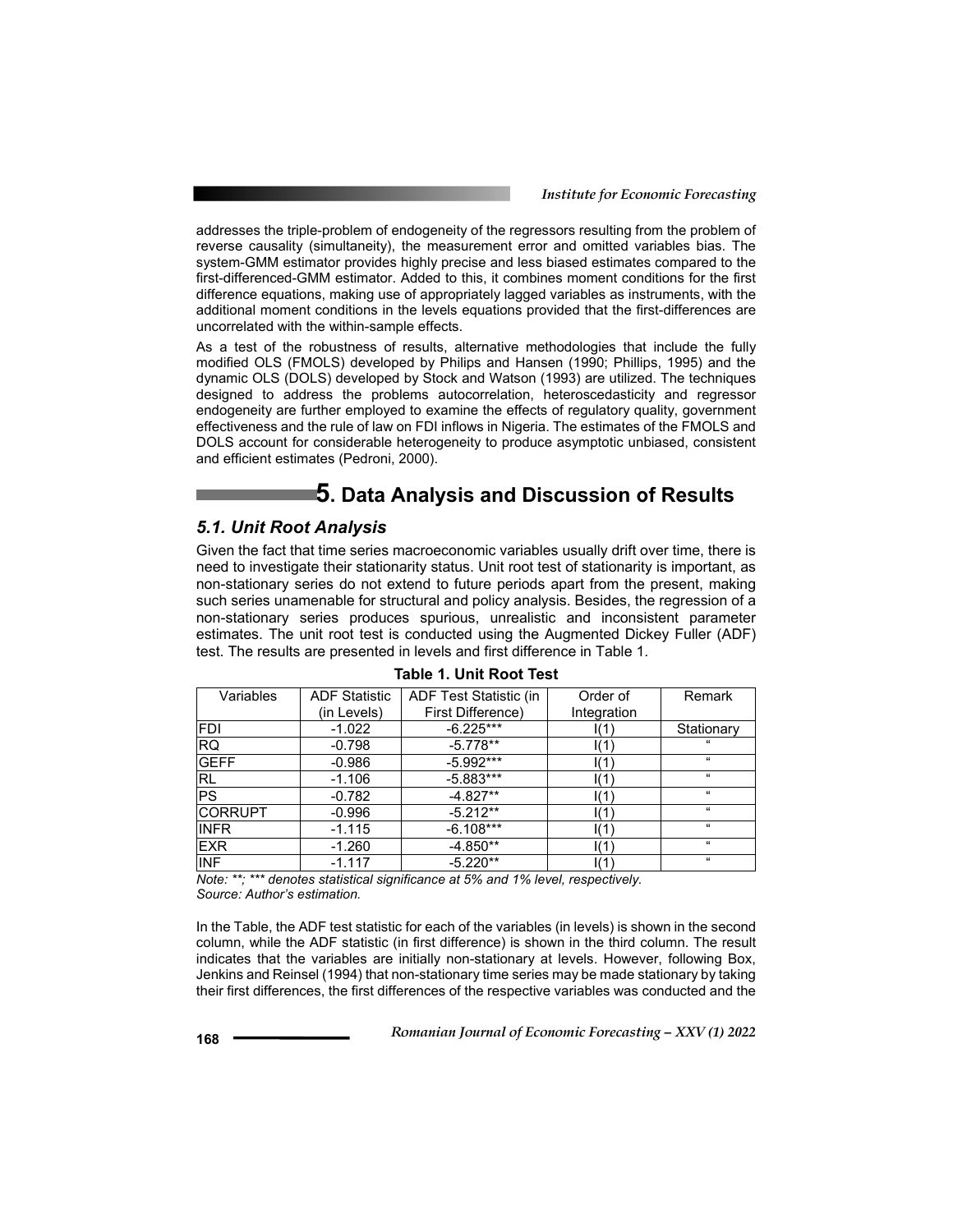

resultant unit root test conducted show that the variables are now stationary. The variables are therefore, difference-stationary; attaining stationary after first difference. They are thus integrated of order one (*i.e.*, I [1]).

#### *5.2. Test of Cointegration*

Against the backdrop that the series are integrated of order I(1), the test of cointegration is conducted to explore the existence of long-run relation among the variables. The results from the Engle and Granger residual-based two-stage cointegration test are presented in Table 2.

| Table 2. Engle and Granger Residual Based Cointegration Tests Results |  |  |  |  |  |  |  |
|-----------------------------------------------------------------------|--|--|--|--|--|--|--|
|-----------------------------------------------------------------------|--|--|--|--|--|--|--|

| Variable               | Test Statistic | l 5 Percent Critical Value | Remark     |
|------------------------|----------------|----------------------------|------------|
| <b>Residual Vector</b> | -5.312**       | .107                       | Stationary |

*Note: \*\* (\*\*\*) denotes rejection of the hypothesis of no cointegration at 5% (1%) significance level. Source: Author's estimation.* 

The result of the cointegration test show a test statistic of -5.312, which is higher than the 5 percent critical value of 4.107, indicating the stationarity of the residuals. Thus, a long-run equilibrium relationship exists among the variables.

### *5.3. Analysis of Generalized Method of Moments (GMM) results*

 The result of the Generalized Method of Moment (GMM) is presented in Table 3. FDI is instrumented by its first lag (lagged FDI) to capture the effects of past FDI inflows on current FDI (*i.e*., agglomeration economies/ FDI persistence).

# **Table 3. Results from System Generalized Method of Moments (GMM)**

| Dependent Variable: FDI |  |
|-------------------------|--|
|-------------------------|--|

| Variables                    | <b>Estimated Coefficient</b> | t-statistics |
|------------------------------|------------------------------|--------------|
| С                            | 0.0241                       | 1.2280       |
| Lagged FDI                   | 0.0752                       | 2.1073**     |
| RQ.                          | $-0.2124$                    | $-2.1445**$  |
| <b>GEFF</b>                  | $-0.1403$                    | $-2.1752**$  |
| RL.                          | $-0.1082$                    | $-3.0278**$  |
| PS.                          | 0.0742                       | $1.5241*$    |
| <b>CORRUPT</b>               | $-0.0215$                    | $-1.4531$    |
| <b>INFR</b>                  | 0.1872                       | 1.1684       |
| <b>EXR</b>                   | 0.0642                       | 1.8271*      |
| <b>INF</b>                   | $-0.1053$                    | $-1.7433*$   |
| Instrument count             |                              | 12           |
| <b>Post Diagnostics</b>      |                              |              |
| Hansen J-Stat                | 2.87 [0.52]                  |              |
| Arellano-Bond test for AR(1) | $-2.84$ [0.03]               |              |
| Arellano-Bond test for AR(2) | $-0.93$ $(0.85)$             |              |

*Note: \*\*\* Statistical significance at the 1 % level. \*\* Statistical significance at the 5% level. \* Statistical significance at the 10% level.* 

*Source: Author's estimation.*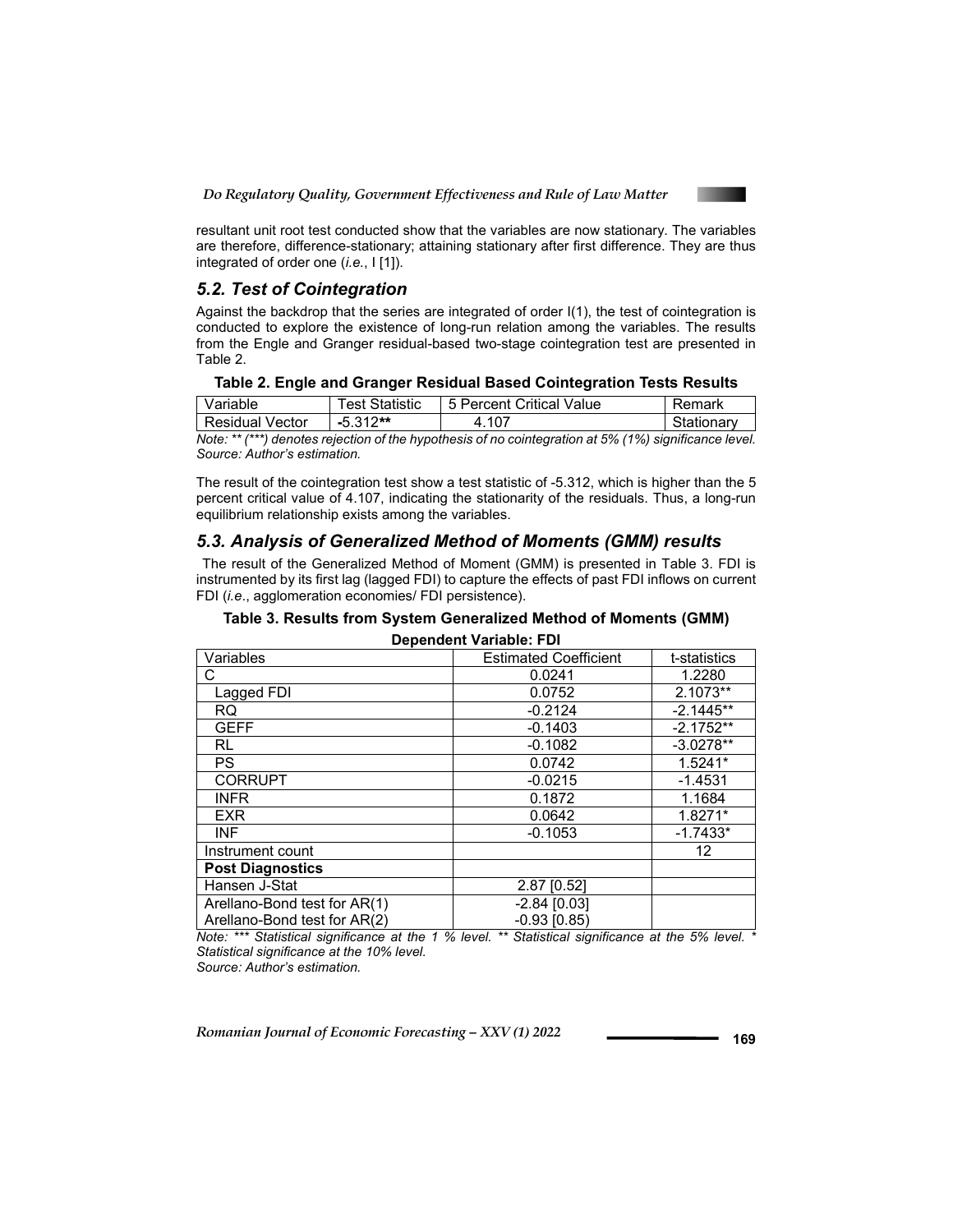All the variables have the expected signs, in line with economic theory. Lagged FDI is positively related with current FDI and significant at the 5 percent level. Thus, foreign direct investment inflows are persistent, such that agglomeration economies occur, resulting to increased FDI inflows, as a result of past FDI inflows in the country. Thus, foreign investors are attracted to make further investment given favorable investment decisions, which is good signal of favorable conditions to invest. The findings corroborate the results of Ayanwu and Yamèogo (2015 and Mijiyawa (2015). In line with the estimates, a 10 percent rise in past FDI inflows stimulate further FDI inflows by 0.7 percent. The coefficient of regulatory quality is negatively signed and statistically significant at the 5 percent level. This is an indication of the presence of a weak regulatory environment in Nigeria, particularly poor formulation and implementation of policies and regulations that tend to diminish private enterprise and foreign direct investment. The result support the findings of Eregha (2014). The elasticity coefficient indicates that a 10 percent increase in regulatory quality, on the average, stimulate foreign direct investment in Nigeria by 2.1 percent.

Government effectiveness is negatively related to FDI and passes the significance test at the 5 percent level. Thus, quality of public service *e.g*., civil service and the degree of its independence as well as efficiency of policy formulation and implementation and government's credibility and commitment to policies tend to be extremely poor in Nigeria that it undermines FDI inflows. Thus, a greater level of government effectiveness and capacity is imperative to significantly drive FDI inflows in Nigeria. The finding confirms the findings of Nurt-tegin and Czap (2012), and Adelegan and Olabisi (2013). A 10 percent deterioration (improvement) in government effectiveness reduces (stimulates) FDI by 1.4 percent in Nigeria. Rule of law that represents the supremacy of the law, equality before the law, impartial and independent judiciary, civil liberties and human rights is negatively signed and significant at the 1 percent level. Thus, gross violation of the rule of law in Nigeria, particularly by the powers that-be, coupled with the impunity and immunity of some political class and few privilege Nigerians regarded as 'untouchables or sacred cows' who violate the law without qualms and engage in gross abuse of public office explain this outcome. In the same vein, security agencies and government brazenly carry out pronounced infractions of the fundamental rights of citizens. Added to this is the poor enforceability of contracts proceedings that tend to discourage FDI in Nigeria. The result buttresses the findings Ozekhome (2017). The elasticity coefficients indicates that a 10 percent rise in the violation of the tenets of the rule of law hampers FDI inflows by 1.1 percent.

The coefficient of political stability is positively signed (though not significant), due apparently to the nascent democracy in Nigeria. Invariably, the stability of the political system and clear absence of violence has a positive impact on FDI inflow, as it tends to offer favorable signal in terms of an investment-friendly environment. Apparently, in the absence of political stability, the environment becomes unfriendly to FDI drive, as the resulting uncertainty deter foreign direct investment. The current insecurity in Nigeria speaks volume to this. A 10 percent improvement in political stability generates increase in FDI inflows by 0.7 percent. The control of corruption variable is negatively signed but not significant. Since its-t-value exceeds unity, it can be inferred that corruption is negatively related to FDI inflows in Nigeria, but the effect is weak. The result is in line with the findings of Ozekhome (2017). Without doubt, corruption diverts and distort resources meant for economic growth and development. It weakens the productive system, crowds out efficient use of resources, discourages capital inflows and investment, as well as the incentive for hard work and productivity. The elasticity coefficient shows that a 10 percent reduction in the level of corruption stimulates FDI inflows by 0.2 percent.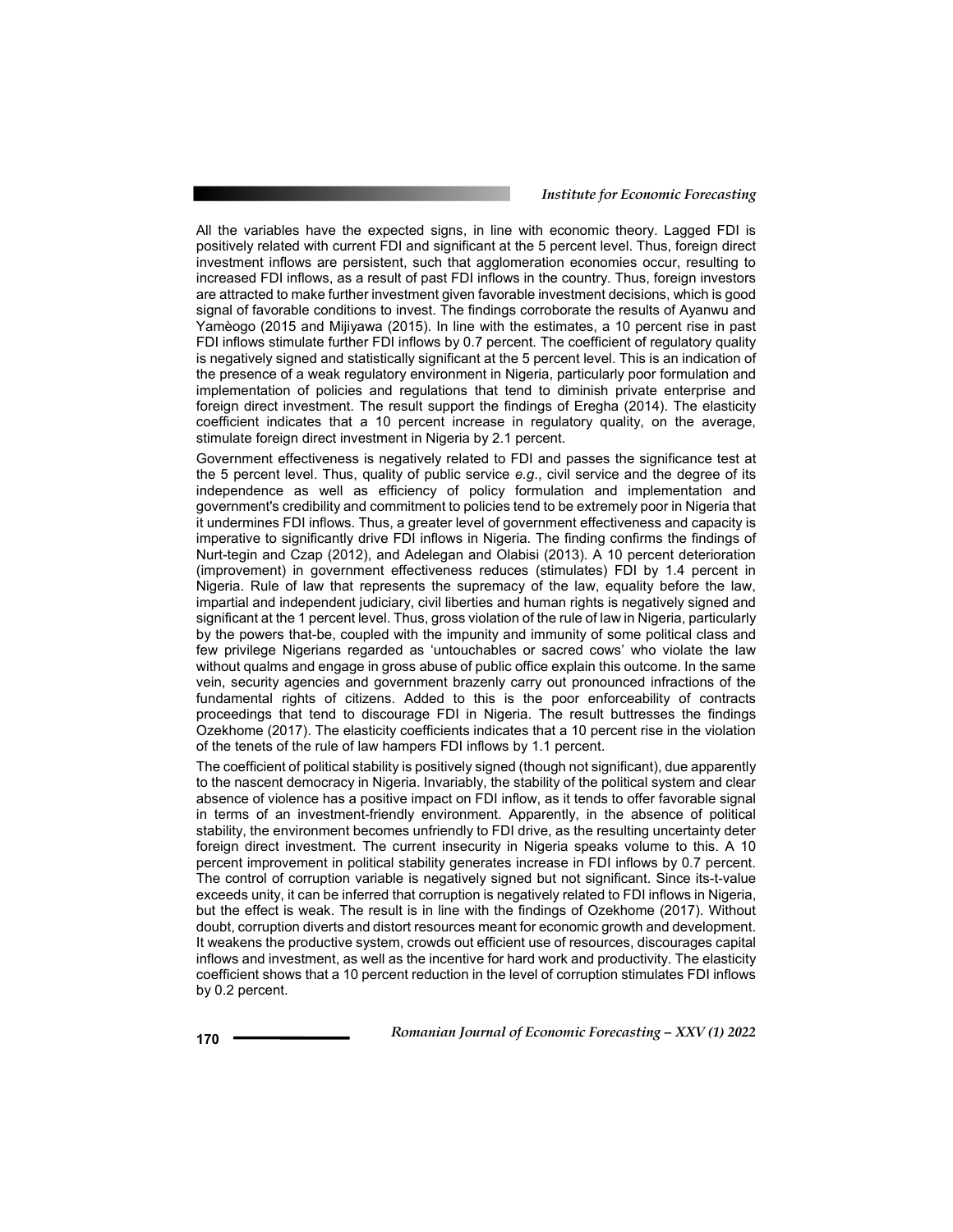

The coefficient of infrastructure is positively related to FDI but fails the significance test. This is an indication of the poor level of infrastructure development in Nigeria. Thus, infrastructure development positively drives FDI inflows but the impact is weak in Nigeria. The result is in line with the findings of Ayanwu and Yamèogo (2015) and Mijiyawa (2015). A 10 percent improvement in the level of infrastructure development stimulates FDI by 1.9 percent. The coefficient of the exchange rate variable is positively signed and achieves statistical significance at the 10 percent level. Invariably, a competitive exchange rate that encourages greater production of export commodities, as in the case export-oriented FDI triggers greater FDI inflows in Nigeria. The finding supports the findings of Ayanwu (2012). A 10 percent depreciation/devaluation in the exchange rate stimulates export-oriented FDI inflows by 0.6 percent. Finally, the coefficient of inflation has the correct negative sign and is significant at the 10 percent level. Thus, macroeconomic instability, characterizing high and variable inflation has a destabilizing impact on foreign direct investment in Nigeria, as the environment becomes uncertain and highly risky, leading to low FDI inflows. The result corroborates the finding of Mijiyawa (2015).

Considering key post-diagnostic tests for the robustness, sensitivity and validity of results obtained, the Hansen-J-over-identification test, which serves to verify the validity of instruments, failed to reject the null hypothesis. The instruments used are, accordingly, valid and appropriate. The null hypothesis of no auto-correlation in the idiosyncratic disturbance term, using the Arellano- Bond test for AR(2) is also not rejected. The estimated model is therefore fit and consistent for structural and policy perspectives.

### *5.4. Robustness Check*

Since the objective of the study is to investigate the effects of regulatory quality, government effectiveness and rule of law on FDI in Nigeria, it is imperative to apply alternative methodologies as check of robustness of the result from the GMM estimation. To this end, the Fully Modified Ordinary Least Squares (FMOLS) and the Dynamic OLS (DOLS) techniques are used as test of robustness. The results from alternative estimations are presented in Table 4.

| Regressors        | Dependent Variable: FDI |             |
|-------------------|-------------------------|-------------|
|                   | <b>FMOLS</b>            | <b>DOLS</b> |
| $FDI(-1)$         | $0.012*$                | $0.072*$    |
| <b>RQ</b>         | $-0.201**$              | $-0.215**$  |
| <b>GEFF</b>       | $-0.083**$              | $-0.707**$  |
| RL.               | $-0.107**$              | $-0.553**$  |
| <b>PS</b>         | 0.052                   | 0.046       |
| <b>CORRUPT</b>    | $-0.021$                | $-0.030$    |
| <b>INFR</b>       | $0.152**$               | $0.170**$   |
| <b>EXR</b>        | 0.053                   | 0.051       |
| INF               | $-0.021*$               | $-0.048*$   |
| С                 | 0.041                   | 0.023       |
| $R^2$             | 0.927                   | 0.973       |
| Adjusted $R^2$    | 0.920                   | 0.944       |
| Durbin-Watson     | 1.75                    | 1.84        |
| Long-run variance | 1.04                    |             |

| Table 4. Alternative Estimation Results |  |  |  |  |
|-----------------------------------------|--|--|--|--|
|-----------------------------------------|--|--|--|--|

*Note: \*\*\*\*, \*\* & \* indicate statistical significance at the 1%, 5% & 10% levels, respectively.*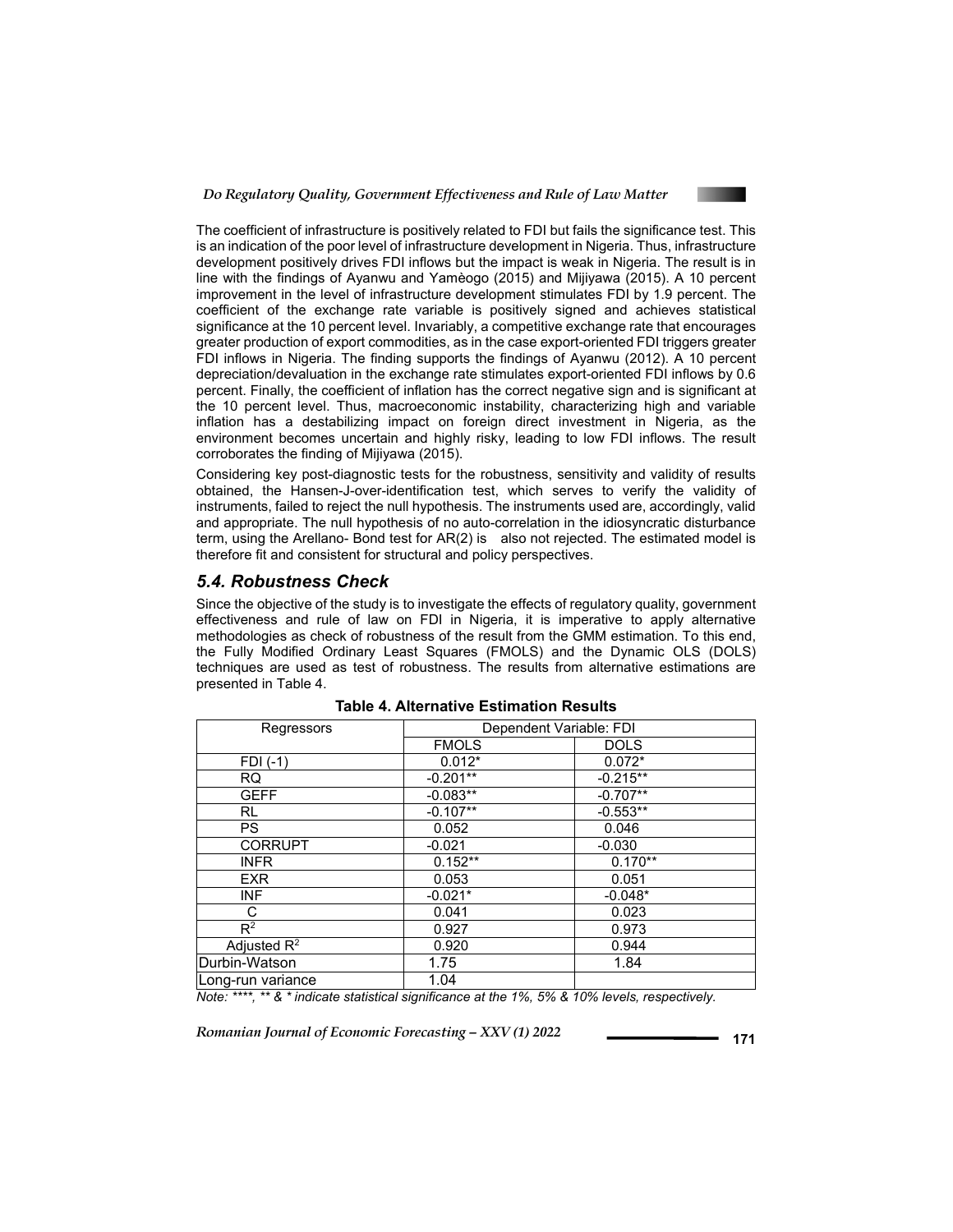*Source: Author's estimation.* 

The results of the alternative estimations using the FMOLS and DOLS confirm the earlier results of the system-GMM of the negative and significant effects of regulatory quality, government effectiveness, the rule of law and control of corruption on FDI in Nigeria. Infrastructure development variable, as in earlier results, has a positive and significant impact on FDI. The exchange rate and political stability variables are positively related to FDI inflows but the effects are weak, while the inflation rate variable is negatively related to FDI.

### *5.5. Policy Implications of Findings.*

A number of important policy implications can be deduced from the empirical findings. First, the combination of strong regulatory framework, government effectiveness, rule of law and control of corruption are imperative to driving and sustaining FDI inflows in Nigeria. By implication, government and policy makers need to create a friendly and enabling institutional environment that can stimulate inflows of FDI in Nigeria. This can be done through robust legal frameworks and regulatory quality, supported by a strong government capacity to implement policies (*i.e*., government effectiveness), as well as socio-political stability, particularly with respect to the capacity to curtail violence, armed conflicts and terrorism.

Second, infrastructure development is a significant FDI-driver. Government should therefore increase her investment on infrastructure, particularly on ICT, roads, railroads, air, markets, and education, amongst others. Third, a competitive exchange rate is important to driving FDI inflows in Nigeria. A strong, stable and efficient exchange rate management policy is thus, important in Nigeria.

Finally, the results indicate that a stable macroeconomic environment is critical to FDI inflows in Nigeria. Therefore, the implementation of policies to tame domestic inflationary pressures, as well stabilize the inflation rate so as to significantly reduce economic uncertainty that may deter foreign direct investment inflows Nigeria are imperative.

## **6. Conclusion and Policy Recommendations**

This study has examined the effect of political, institutional and governance variables on foreign direct investment inflows in Nigeria over the period 1970-2020, using system the GMM estimation approach and the FMOLS and DOLS for robustness checks. The empirical findings revealed that institutional, political and governance variables matter to FDI in Nigeria. Findings from the study showed in particular, that Nigeria is experiencing poor governance and weak institutional and macroeconomic environment, and these tend to hamper foreign direct investment inflows. This was shown by the negative and statistically significant coefficients of the regulatory quality, government effectiveness, the rule of law, control of corruption and macroeconomic instability (proxied by inflation rate). Invariably, foreign direct investment inflows tend to be significantly influenced by strong institutional settings, good governance system and sound and stable macroeconomic and political environments. In line with these findings, there is need for the creation of a politically stable environment that will attract FDI to Nigeria. Consequently, government needs to strengthen the institutional framework in order to make the environment conducive and supportive to foreign private enterprise and FDI in Nigeria. Thus, the efficacy of the rule of law, in terms of the supremacy of the law, equality before the law and independence of the judiciary to fair, equitable and speedy delivery of justice, reflected in effectiveness and predictability of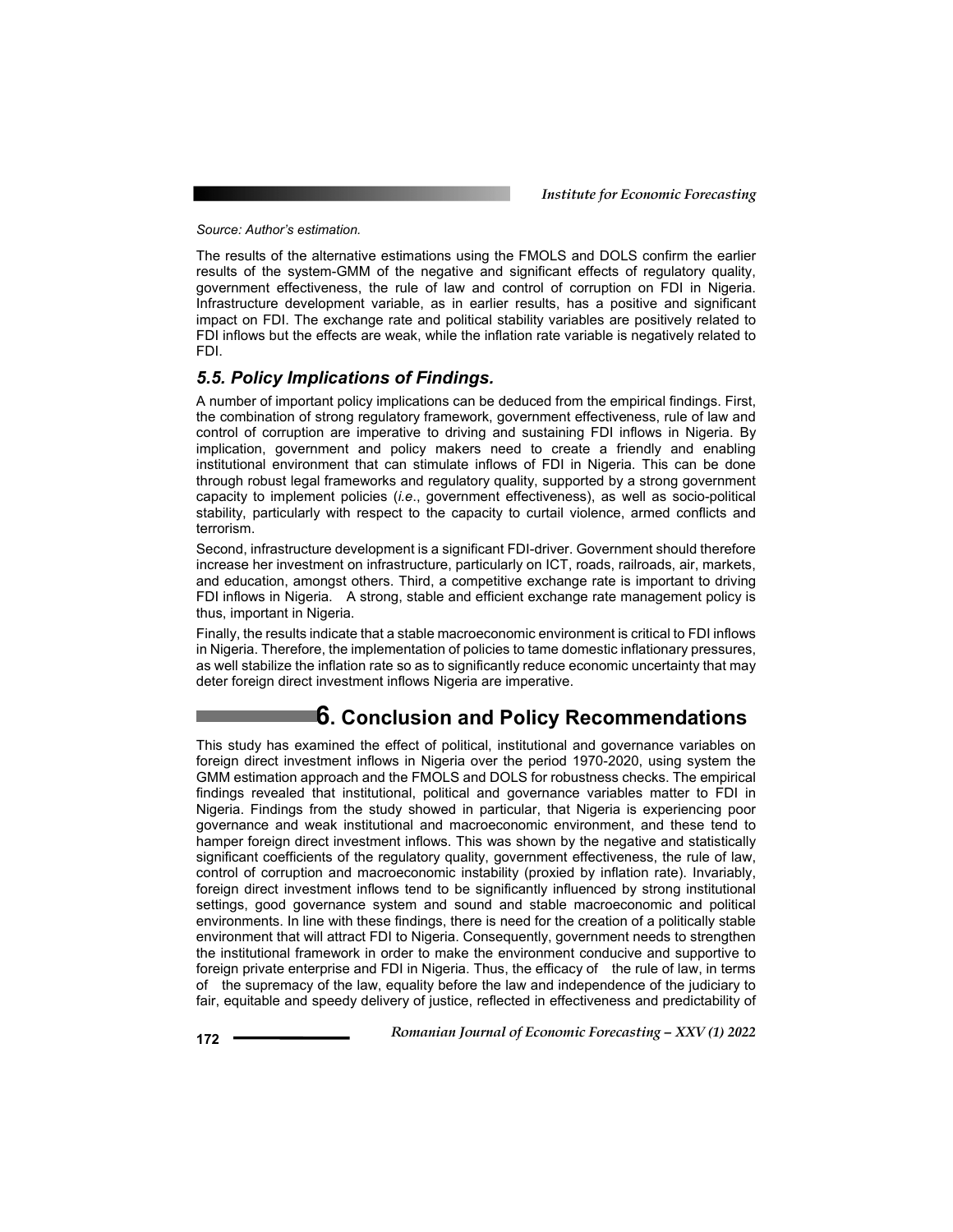

the judiciary, as well as enforceability of contracts and secured property rights are important. Strong regulatory framework, government effectiveness, efficient bureaucratic institutions, political stability, control of corruption and stable macroeconomic environment that encourage foreign direct investment inflows are also imperative.

## **References**

- Acemoglu, D., Johnson, S. and Robinson, J.A., 2002. Reversal of Fortune: Geography and Institutions in the Making of the Modern World income Distribution. *Quarterly Journal of Economics,* 117(4), pp.1231-1294*.*
- Adison, T. and Heshmati, A., 2003. The New Global Determinants of FDI Inflows to Developing Countries: The importance of ICT and Democratization. *WIDER Discussion Paper* No. 2003/45*.*
- Adelagan, O.J., and Olabisi, N., 2013. Impact of Democracy on Foreign Direct Investment and Economic Growth in Nigeria. *Journal of Development Initiative,* 4(8), pp.120-128.
- Ajayi, S.I., 2006. The Determinants of Foreign Direct Investment in Africa Survey of the Evidence. In: S.I. Ajayi, ed., *Foreign Direct Investment in Sub-Saharan Africa; Origins, Target, Impact and Potential.* Nairobi: African Economic Research Consortium.
- Ajide, K.B., 2013. Governance and real estate markets performance: Are they related? Paper Prepared for the 54<sup>th</sup> Annual Economic Conference of the Nigerian Economic Society (NES), Abuja, Nigeria, September, pp.17-19.
- Avellaneda, S.D., 2006. Good Governance, Institutions and Economic Development: Beyond the Conventional Wisdom. Paper Presented at the Forum de Recerca, Departament de Ciencies Politiques Socials, Universitat Pompeu Fabra, Barcelona, 3 de Mayo 2006.
- Asiedu, E., 2006. Foreign Direct Investment in Africa: The role of Natural Resources, Market Size, Government Policy, Institutions and Political Stability. *World Economy*, 30(1), pp.107-19.
- Arellano, M., and Bover, O., 1995. Another look at the instrumental variable estimation of error-components models. *Journal of Econometrics,* 68, pp.29-51.
- Ayanwu, J.C., 2011**.** Determinants of Foreign Direct Investment Inflows to Africa, 1980-2007. *Working Paper,* No. 136, African Development Bank, Tunis.
- Ayanwu, J.C., 2012. Why Does Foreign Direct Investment Go Where it Go? New Evidence from African Countries. *Annals of Economics and Finance*, 13(2), pp.433- 70.
- Ayanwu, J.C. and Yamèogo, N.D., 2015. Regional Comparison on Foreign Direct Investment to Africa: An Empirical Analysis. *African Development Review*, 27(4), pp.345-363.
- Benjamin, O.N., 2012. Foreign Direct in Investment in Sub-Saharan Africa. *African Journal of Economic and Sustainability Development*, 1(1), pp.49-66.
- Box, G.E.P., Jenkins, G.M. and Reinsel, G.C., 1994). *Time series Analysis, Forecasting and Control*, 3rd ed. Prentice Hall, Englewoods Cliffs, NJ.
- Blundell, R. and Bond, S.R., 1998. Initial conditions and moment restrictions in dynamic panel data models. *Journal of Econometric,* 87, pp.115–143.
- Chauvet, L., Collier, P. an*d* Hoeffler, A., 2007. The Cost of Failing States and the Limits to Sovereignty. *World Institute for Development Economics Research Paper*  No. 2007/30.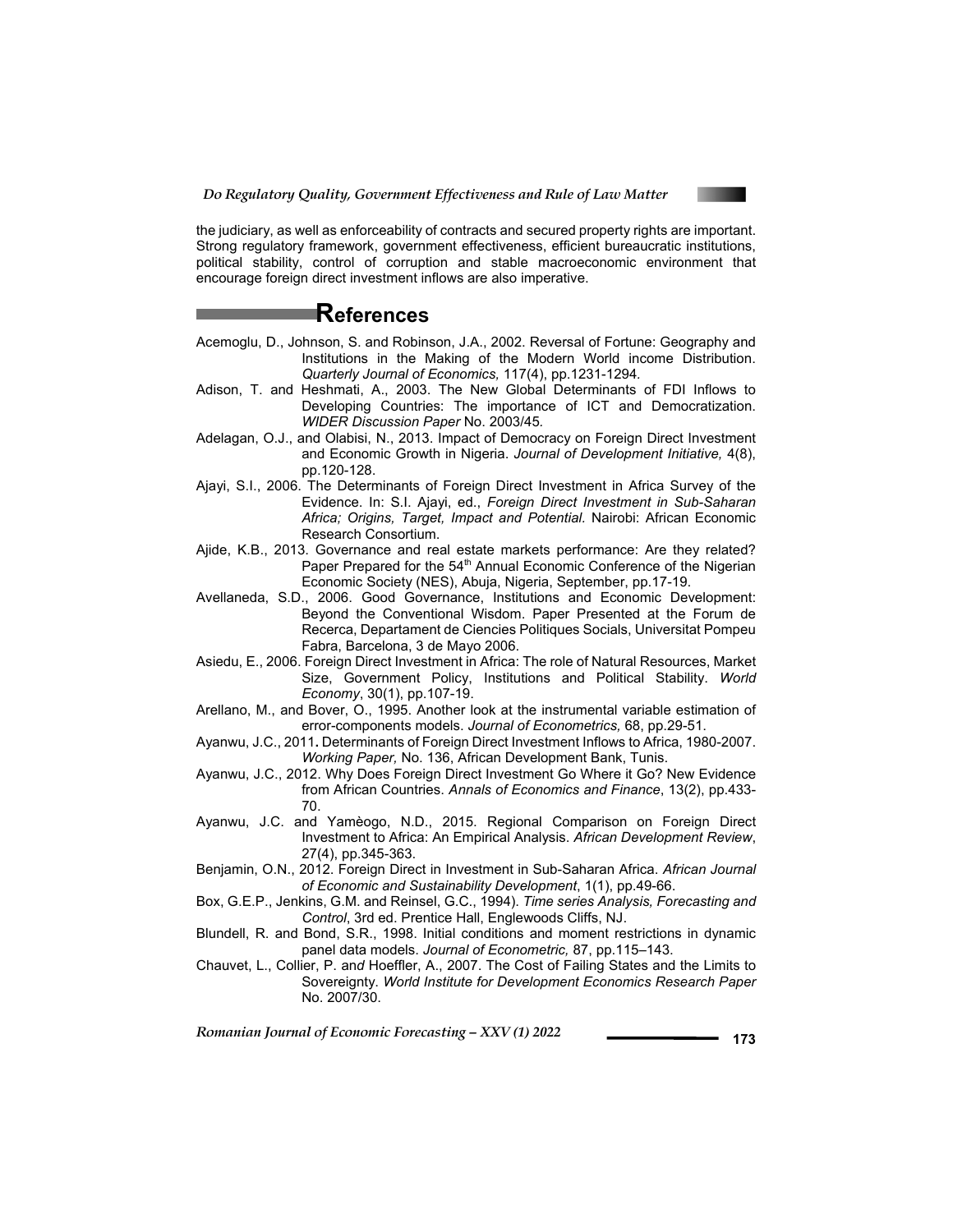- Diamond, L., 1999. *Developing Democracy: Towards Consolidation.* Baltimore, Johns Hopkins University Press, 10-12.
- Brown, E.D. and Ibekwe, E.E., 2018. The Effect of Institutional Factors on Foreign Direct Investment in Nigeria. *The Economics and Finance Letters, Vol.5, No.1, Pp. 12-27.*
- Diop, A., Dufrenot, G. and Sanon, G., 2010. Is Per Capita Growth in Africa Hampered by Poor Governance and Weak Institutions? An empirical study on the ECOWAS Countries. *African Development Review*, 22(2), pp.265–275.
- Drazen, A., 2000. *Political Economy in Macroeconomics*. Princeton University Press.
- Easterly, W. and Levine, R., 2002. It's not factor accumulation: stylized facts and growth models. *Working Papers Central Bank of Chile 164,* Central Bank of Chile.
- Elijah, U. and Ayodele, O., 2013. State Failure, Capital Flight and Economic Growth: An Econometric study of Nigeria. *Paper Presented at the 54<sup>th</sup> Annual Economic Conference of the Nigerian Economic Society (NES)*, Abuja, Nigeria, September, 17-19.
- Eregha, P.B., 2014. Is Per Capita Growth Hampered by Weak Institutions and Poor Governance in ECOWAS Countries? A Panel Data Analysis. Paper Presented at the 54<sup>th</sup> Annual Economic Conference of the Nigerian Economic Society (NES)*,* Abuja, Nigeria, September, 17-19.

Ernst, M. and Young, A., 2014. Executing Growth. 'EY's Attractiveness Survey. Africa FDI.

- Fadiran, D.O., 2020. Do Dejure Institutions Matter for Foreign Direct Investment Inflows in Nigeria. *Journal of African Business,* Taylor & Francis Journals, 21(1), 1.
- Fosu, A., Bates, R., and Hoeffler, A., 2006. Institutions, Governance and Economic Development in Africa: An overview. *Journal of African Economies, 15(1), pp.*1–9.
- Jensen, N.M., 2003. Democratic governance and multinational corporations: political regimes and inflow of foreign direct investment. *International Organization,*  57, pp.587-616.
- Kaufmann, D. and Kraay, A., 2003. Growth without Governance. *Economia: The Journal of the Latin American and Caribbean Economic Association*, 3(1), pp.169- 215.
- Knack, S., Ed., 2003. *Democracy, Governance and Growth*. The University of Michigan Press.
- Knutsen, C.H., 2010. *Africa's Growth Tragedy Revisited: Weak States, Strong Rulers*. Centre for the Study of Civil War's Working Group meeting*.* Department of Political Science, University of Oslo, October 15-16.
- Lim, E., 2001. Determinants of and the Relation between Foreign Direct Investment and Growth: A Summary of Recent Literature. *IMF Working Paper*, WP/01/175.
- Mijiwaya, A.G., 2015. What Drives Foreign Direct Investment in Africa? An Empirical Investigation with Panel Data. *African Development Review*, 27(4), pp.392- 402.
- Nurt-tegin, K. and Czap, H.J., 2012. Corruption, Democracy, Autocracy and Political Stability. *Economic Analysis and Policy,* 42(1), pp.51-66.
- Ozekhome, H.O., 2022. Tax and foreign direct investment: Evidence from Nigeria, Forthcoming.
- Ozekhome, H.O., 2017. Do Democratic Institutions and Foreign Direct Investment Affect Economic Growth? Evidence from Nigeria. *Oradea Journal of Business and Economics*, 2(2), pp.27-36.